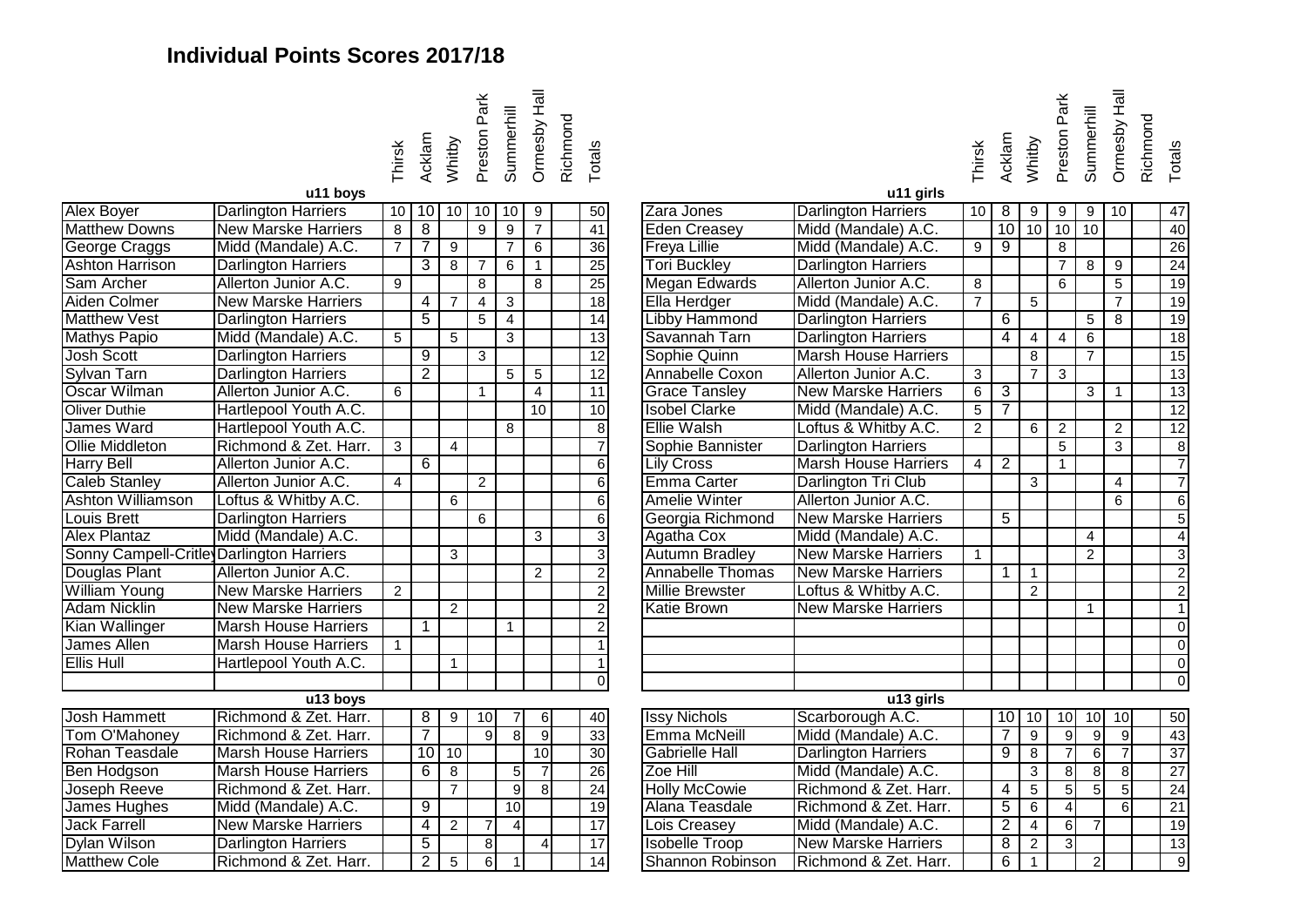| <b>Riley Middleton</b>  | <b>New Marske Harriers</b>  |                 | 6              | $\overline{4}$  | $\mathbf{2}$   | $\mathbf{2}$    | 14              | Lottie Langan             | City of York A.C.          |
|-------------------------|-----------------------------|-----------------|----------------|-----------------|----------------|-----------------|-----------------|---------------------------|----------------------------|
| Dominic Wilford         | Richmond & Zet. Harr.       |                 | 4              | 5               | $\overline{3}$ |                 | 12              | <b>Imogen Lillie</b>      | Midd (Mandale) A.C.        |
| <b>Thomas Halton</b>    | <b>New Marske Harriers</b>  | 3               | 3              | 3               |                | 1 <sup>1</sup>  | 10              | <b>Essie Croce</b>        | <b>New Marske Harriers</b> |
| Scott Temple            | Richmond & Zet. Harr.       |                 |                |                 | 6              |                 | 6               | <b>Erin Glover</b>        | Beverley A.C.              |
| Cain Winter             | Allerton Junior A.C.        |                 |                |                 |                | 5 <sub>1</sub>  |                 | Maddie Cox                | Midd (Mandale) A.C.        |
| Marley Plant            | Allerton Junior A.C.        |                 |                |                 |                | $\overline{3}$  |                 | Anya Potter-Firth         | Scarborough A.C.           |
| Dylan Appleby           | Midd (Mandale) A.C.         |                 | 1              | 1               |                |                 |                 | <b>Emily Vest</b>         | <b>Darlington Harriers</b> |
| Logan Lambert           | Scarborough A.C.            |                 |                | $\overline{2}$  |                |                 |                 | <b>Katie Lowe</b>         | Midd (Mandale) A.C.        |
| Fraser Allan            | <b>Marsh House Harriers</b> | 1               |                |                 |                |                 |                 | Georgia Wood              | Scarborough A.C.           |
|                         |                             |                 |                |                 |                |                 |                 |                           |                            |
|                         |                             |                 |                |                 |                |                 |                 |                           |                            |
|                         | u15 boys                    |                 |                |                 |                |                 |                 |                           |                            |
| Charlie Stephenson      | Richmond & Zet. Harr.       | 6               | 8              | 9               | 10             | 9               | 42              |                           | u15 girls                  |
| Daniel Francis          | Richmond & Zet. Harr.       | $\overline{9}$  | 6              | $\overline{7}$  | $\overline{9}$ | $\overline{8}$  | 39              | Emma Hart                 | <b>Darlington Harriers</b> |
| Kyle Rabjohn            | Richmond & Zet. Harr.       | $\overline{10}$ | 9              | $\overline{10}$ |                | 10              | 39              | <b>Peta Collins</b>       | <b>Darlington Harriers</b> |
| Harry Butterworth       | Scarborough A.C.            | $\overline{5}$  | 3              | 4               |                | $\overline{7}$  | 26              | <b>Emily Brown</b>        | <b>New Marske Harriers</b> |
| <b>Max Creasey</b>      | Midd (Mandale) A.C.         | 4               | 4              | 5               | 8              |                 | $\overline{21}$ | <b>Emily Francis</b>      | Richmond & Zet. Har        |
| <b>Daniel Boyer</b>     | <b>Darlington Harriers</b>  | 8               | 5              | $\overline{6}$  |                |                 | 19              | <b>Bethany Bergstrand</b> | Midd (Mandale) A.C.        |
| <b>Harry Wilson</b>     | <b>Darlington Harriers</b>  | 3               | $\overline{2}$ | $\mathbf{1}$    | $6 \mid$       | $\overline{5}$  | 17              | Isla McClanachan          | Easingwold R. Club         |
| <b>Archie Lowe</b>      | Midd (Mandale) A.C.         |                 | 10             |                 |                |                 | 10              | <b>Ruby Whitney</b>       | <b>New Marske Harriers</b> |
| James Roberts           | <b>Darlington Harriers</b>  |                 |                | 8               |                |                 |                 | <b>Jess Hall</b>          | <b>Darlington Harriers</b> |
| <b>Liam Brittle</b>     | <b>Darlington Harriers</b>  | 7               |                |                 |                |                 |                 | Sophie Vickers            | Midd (Mandale) A.C.        |
| <b>Matthew Somers</b>   | Midd (Mandale) A.C.         |                 | $\overline{7}$ |                 |                |                 |                 | Sophie Brining            | <b>New Marske Harriers</b> |
| Nathan Nicholson        | <b>Marsh House Harriers</b> |                 |                |                 | 5              | $\overline{2}$  |                 | Caitlin Andrews           | Midd (Mandale) A.C.        |
| Lewis Reed              | <b>Marsh House Harriers</b> |                 |                |                 |                | $\overline{3}$  |                 | <b>Grace Cook</b>         | Loftus & Whitby A.C.       |
| Alan Edwards            | <b>Marsh House Harriers</b> |                 |                |                 | 3              | $\vert 4 \vert$ |                 | Poppy Forster             | Hartlepool Youth A.C       |
| <b>Holden Outhwaite</b> | Allerton Junior A.C.        |                 |                |                 |                | $6 \mid$        | 6               | <b>Harriet Rogers</b>     | <b>Darlington Harriers</b> |
| Ralph Chisholm          | Richmond & Zet. Harr.       | 2               | 1              |                 |                |                 |                 | Mia Templeton             | Midd (Mandale) A.C.        |
| <b>William Simpson</b>  | Midd (Mandale) A.C.         |                 |                | 3               |                |                 |                 | <b>Eleanor Clulow</b>     | Darlington Tri Club        |
| George McCowie          | Richmond & Zet. Harr.       |                 |                |                 | $\overline{2}$ | 1               | 3               | Amy Plaskitt              | <b>Quakers Running Clu</b> |
| <b>Tom Finney</b>       | <b>Darlington Harriers</b>  |                 |                | $\overline{c}$  |                |                 |                 | Megan Tipper              | <b>New Marske Harriers</b> |
| Seb Pearson             | <b>New Marske Harriers</b>  | 1               |                |                 |                |                 |                 | Rebecca Dawson            | <b>Marsh House Harrier</b> |
| <b>Elliot Smith</b>     | <b>New Marske Harriers</b>  |                 |                |                 |                |                 |                 | <b>Cadie Muir</b>         | <b>New Marske Harriers</b> |
|                         |                             |                 |                |                 |                |                 |                 |                           |                            |

|                          | u17 men                    |                 |    |    |   |                 |    |
|--------------------------|----------------------------|-----------------|----|----|---|-----------------|----|
| <b>Jake Creasey</b>      | Midd (Mandale) A.C.        | 8               | 8  | 8  | 9 |                 | 33 |
| Daniel Gunn              | <b>New Marske Harriers</b> | 10 <sup>°</sup> | 10 | 10 |   |                 | 30 |
| <b>Luke Pettit</b>       | Midd (Mandale) A.C.        | 9               | 9  | 9  |   |                 | 27 |
| <b>Christian Mummert</b> | Scarborough A.C.           |                 | 5  | 5  | 6 | 8               | 24 |
| Joshua Fothergill        | Thirsk & Sowerby Harr.     |                 |    | 6  |   | 10 <sub>1</sub> | 24 |
| <b>Harvey Dunmore</b>    | Midd (Mandale) A.C.        | 6               | 6  | 4  |   |                 | 16 |
| <b>Matthew Lambert</b>   | Richmond & Zet. Harr.      | 5               | 7  |    |   |                 | 12 |
| James Somers             | Midd (Mandale) A.C.        |                 | 4  |    |   |                 | 11 |
| <b>Dylan Soley</b>       | Richmond & Zet. Harr.      | 3               |    | 3  | 5 |                 | 11 |
| <b>Ben Grounds</b>       | <b>H'Pool Burn Road</b>    | 2               |    |    | 2 |                 | 11 |
| <b>William Smith</b>     | Richmond & Zet. Harr.      |                 | 3  |    |   |                 | 10 |

| 6                                                       | $\overline{4}$ | $\overline{2}$                       | $\overline{2}$ | 14              | Lottie Langan             | City of York A.C.           |                | $\overline{7}$ |                |                |                | $\overline{7}$  |
|---------------------------------------------------------|----------------|--------------------------------------|----------------|-----------------|---------------------------|-----------------------------|----------------|----------------|----------------|----------------|----------------|-----------------|
| $\frac{4}{3}$                                           | $\overline{5}$ | $\overline{\overline{3}}$            |                | 12              | Imogen Lillie             | Midd (Mandale) A.C.         | $\overline{3}$ |                |                | $\overline{4}$ |                | $\overline{7}$  |
|                                                         | $\overline{3}$ |                                      | 1              | 10              | <b>Essie Croce</b>        | <b>New Marske Harriers</b>  |                |                | 1              |                | $\overline{3}$ | $\overline{4}$  |
|                                                         |                | 6                                    |                | 6 <sup>1</sup>  | <b>Erin Glover</b>        | Beverley A.C.               |                |                |                |                | 4              | 4               |
|                                                         |                |                                      | 5              | $\overline{5}$  | Maddie Cox                | Midd (Mandale) A.C.         |                |                |                | $\overline{3}$ |                | $\overline{3}$  |
|                                                         |                |                                      | 3              | $\overline{3}$  | Anya Potter-Firth         | Scarborough A.C.            |                |                |                | 1              | $\overline{2}$ | $\overline{3}$  |
| 1                                                       | 1              |                                      |                | $\overline{2}$  | <b>Emily Vest</b>         | <b>Darlington Harriers</b>  |                |                | $\overline{2}$ |                |                | $\overline{2}$  |
|                                                         | $\mathcal{P}$  |                                      |                | $\overline{2}$  | <b>Katie Lowe</b>         | Midd (Mandale) A.C.         | 1              |                |                |                |                | $\mathbf{1}$    |
|                                                         |                |                                      |                | 1               | Georgia Wood              | Scarborough A.C.            |                |                |                |                | $\mathbf{1}$   | 1               |
|                                                         |                |                                      |                | $\overline{0}$  |                           |                             |                |                |                |                |                | $\overline{0}$  |
|                                                         |                |                                      |                | $\overline{0}$  |                           |                             |                |                |                |                |                | $\overline{0}$  |
|                                                         |                |                                      |                |                 |                           |                             |                |                |                |                |                | $\overline{0}$  |
| 8                                                       | 9              | 10                                   | $9\,$          | 42              |                           | u15 girls                   |                |                |                |                |                |                 |
| $\overline{6}$                                          | 7              | $\overline{9}$                       | $\overline{8}$ | 39              | Emma Hart                 | <b>Darlington Harriers</b>  | 9              | 10             | 10             |                | 10             | 39              |
|                                                         | 10             |                                      | 10             | 39              | <b>Peta Collins</b>       | <b>Darlington Harriers</b>  | 7              | 9              | $\overline{8}$ |                | 9              | 33              |
|                                                         | 4              | $\overline{7}$                       | $\overline{7}$ | 26              | <b>Emily Brown</b>        | <b>New Marske Harriers</b>  | 4              |                | 6              | 10             | $\overline{5}$ | $\overline{25}$ |
|                                                         | $\overline{5}$ | $\overline{\overline{\overline{8}}}$ |                | $\overline{21}$ | <b>Emily Francis</b>      | Richmond & Zet. Harr.       | 1              | $\overline{6}$ |                | $\overline{9}$ | $\overline{7}$ | 23              |
| $\frac{9}{3}$ $\frac{3}{4}$ $\frac{4}{5}$ $\frac{1}{2}$ | 6              |                                      |                | 19              | <b>Bethany Bergstrand</b> | Midd (Mandale) A.C.         | 10             |                | 9              |                |                | $\overline{19}$ |
|                                                         | 1              | 6                                    | $\overline{5}$ | 17              | Isla McClanachan          | Easingwold R. Club          |                | $\overline{8}$ | $\overline{2}$ |                | 8              | $\overline{18}$ |
| $\overline{10}$                                         |                |                                      |                | 10              | <b>Ruby Whitney</b>       | <b>New Marske Harriers</b>  | 6              |                | 4              |                | 6              | 16              |
|                                                         | 8              |                                      |                | $\overline{8}$  | Jess Hall                 | <b>Darlington Harriers</b>  | $\overline{8}$ |                | 7              |                |                | 15              |
|                                                         |                |                                      |                | $\overline{7}$  | Sophie Vickers            | Midd (Mandale) A.C.         |                | $\overline{7}$ |                | 6              | 1              | $\overline{14}$ |
| 7                                                       |                |                                      |                | $\overline{7}$  | Sophie Brining            | <b>New Marske Harriers</b>  | $\overline{5}$ |                | $\overline{5}$ |                | $\overline{4}$ | $\overline{14}$ |
|                                                         |                | $\overline{5}$                       | $\overline{2}$ | $\overline{7}$  | <b>Caitlin Andrews</b>    | Midd (Mandale) A.C.         | $\overline{3}$ | $\overline{3}$ |                | $\overline{4}$ |                | $\overline{10}$ |
|                                                         |                | 4                                    | $\overline{3}$ | 7               | <b>Grace Cook</b>         | Loftus & Whitby A.C.        |                |                |                | $\overline{8}$ | $\overline{2}$ | 10              |
|                                                         |                | 3                                    | 4              | 7               | Poppy Forster             | Hartlepool Youth A.C.       |                |                |                | $\overline{7}$ |                | $\overline{7}$  |
|                                                         |                |                                      | $\overline{6}$ | $\overline{6}$  | <b>Harriet Rogers</b>     | <b>Darlington Harriers</b>  | $\overline{2}$ |                | $\overline{3}$ |                |                | $\overline{5}$  |
| 1                                                       |                |                                      |                | $\overline{3}$  | Mia Templeton             | Midd (Mandale) A.C.         |                | $\overline{5}$ |                |                |                | 5               |
|                                                         | 3              |                                      |                | $\overline{3}$  | <b>Eleanor Clulow</b>     | Darlington Tri Club         |                |                |                | $\overline{5}$ |                | $\overline{5}$  |
|                                                         |                | $\overline{2}$                       | 1              | $\overline{3}$  | <b>Amy Plaskitt</b>       | <b>Quakers Running Club</b> |                | $\overline{4}$ |                |                |                | $\overline{4}$  |
|                                                         | $\overline{c}$ |                                      |                | $\overline{2}$  | <b>Megan Tipper</b>       | <b>New Marske Harriers</b>  |                |                |                |                | 3              | $\overline{3}$  |
|                                                         |                |                                      |                | $\overline{1}$  | Rebecca Dawson            | <b>Marsh House Harriers</b> |                | $\overline{2}$ |                |                |                | $\overline{2}$  |
|                                                         |                | 1                                    |                | $\mathbf{1}$    | Cadie Muir                | <b>New Marske Harriers</b>  |                | 1              |                |                |                | $\overline{1}$  |
|                                                         |                |                                      |                |                 | <b>Megan Noble</b>        | <b>Darlington Harriers</b>  |                |                | 1              |                |                | $\overline{1}$  |
|                                                         |                |                                      |                |                 |                           |                             |                |                |                |                |                | $\overline{0}$  |
|                                                         |                |                                      |                |                 |                           |                             |                |                |                |                |                | $\mathbf 0$     |

## **u17 women**

| 9 |    |                |                 | 27              | Laura Havis           | Midd (Mandale) A.C.         | 8               |                 | 10 <sub>1</sub> | 9               |                 | 35 <sub>1</sub> |
|---|----|----------------|-----------------|-----------------|-----------------------|-----------------------------|-----------------|-----------------|-----------------|-----------------|-----------------|-----------------|
| 5 |    | 61             |                 | 24              | <b>Ellie Phillips</b> | <b>Darlington Harriers</b>  |                 | 10 <sub>1</sub> |                 | 10 <sup>1</sup> |                 | 27              |
|   | 61 |                | 10 <sub>1</sub> | 24              | Sacha Butterworth     | Scarborough A.C.            | 5               |                 |                 |                 |                 | 25              |
| 6 |    |                |                 | 16 <sup>1</sup> | Laura Edwards         | <b>Marsh House Harriers</b> |                 |                 |                 | 8               | 10 <sup>1</sup> | 25              |
|   |    |                |                 | 12 <sub>l</sub> | Chloe Dalton          | Richmond & Zet. Harr.       |                 | 6               |                 |                 |                 | 22              |
| 4 |    |                |                 | 11              | Jordan Thrower        | <b>New Marske Harriers</b>  | 6               |                 |                 |                 |                 | 15 <sub>h</sub> |
|   |    | 5 <sup>1</sup> |                 | 11 <sub>1</sub> | <b>Emily Dixon</b>    | Midd (Mandale) A.C.         |                 |                 |                 |                 |                 | 12 <sub>l</sub> |
|   |    |                |                 | 111             | Alice Knight          | <b>Marsh House Harriers</b> |                 |                 | 6               | 6               |                 | 12              |
| 3 |    |                |                 | 10 <sup>1</sup> | <b>India Pentland</b> | <b>Darlington Harriers</b>  | 10 <sub>1</sub> |                 |                 |                 |                 | 10 <sup>1</sup> |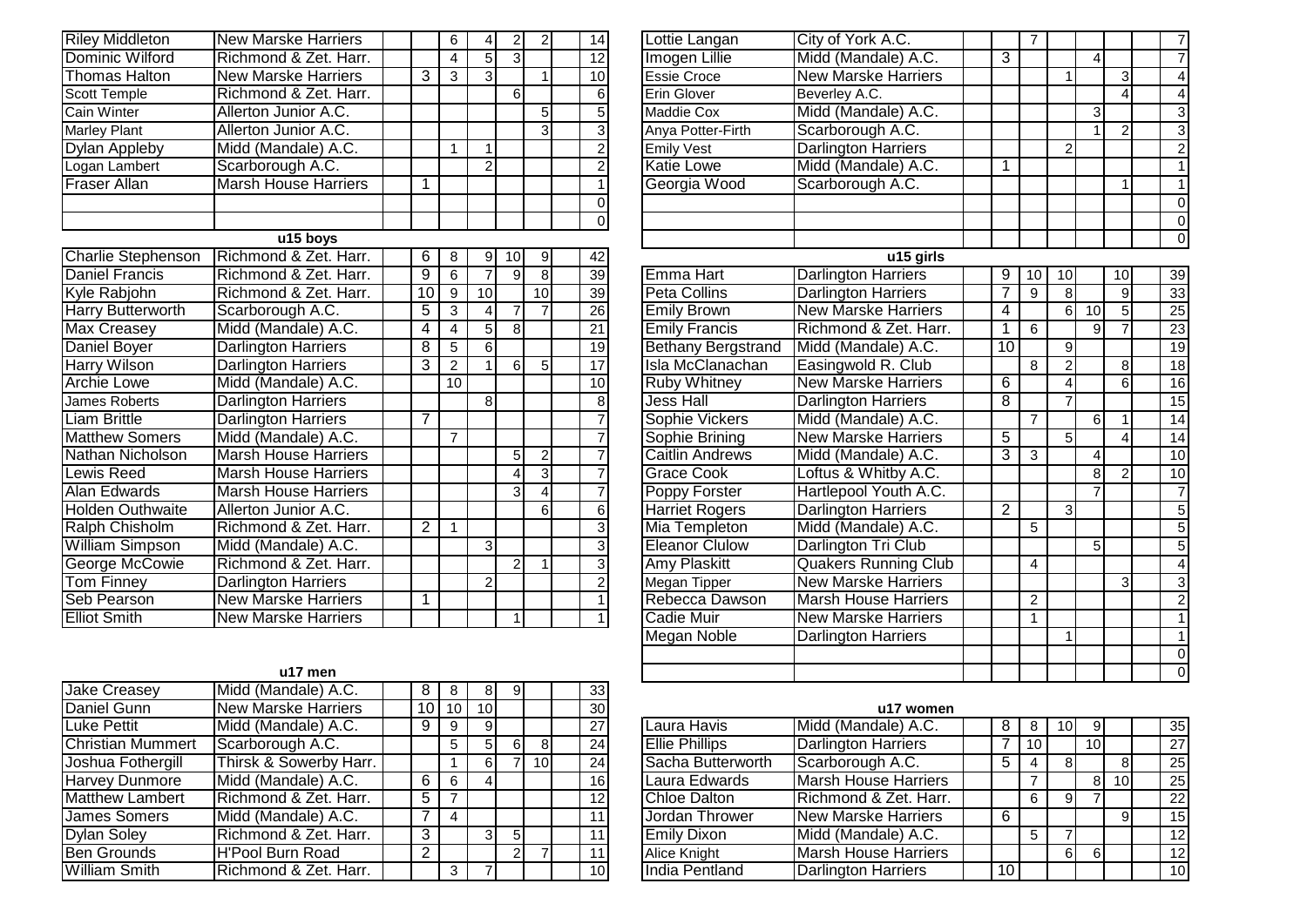| Jake Stephenson                       | Richmond & Zet. Harr.       |   |   | 10 <sup>1</sup> |   | 10 <sup>1</sup> | <b>Elicia Smith</b>   | <b>New Marske Harriers</b> |
|---------------------------------------|-----------------------------|---|---|-----------------|---|-----------------|-----------------------|----------------------------|
| Joseph Leather                        | Loftus & Whitby A.C.        |   |   |                 | 6 | 10              | <b>Vicky Smith</b>    | Richmond & Zet. Har        |
| Dominic Shipman                       | <b>New Marske Harriers</b>  |   |   |                 |   | 91              | <b>Rebecca Tilley</b> | <b>New Marske Harriers</b> |
| <b>Cameron Spence</b>                 | Midd (Mandale) A.C.         |   |   | 81              |   | 81              | Anna Harrison         | Midd (Mandale) A.C.        |
| Joshua Mawer                          | Teesdale A.C.               |   | 2 | 31              |   | 51              | <b>Amy Farrow</b>     | <b>Marsh House Harrier</b> |
| Jonathan Dennison                     | Beverley A.C.               |   |   |                 | 5 |                 |                       |                            |
| Elias Ben-Tiba                        | <b>New Marske Harriers</b>  | 4 |   |                 |   |                 |                       |                            |
| <b>Sam Kettlewell</b>                 | Richmond & Zet. Harr.       |   |   | 41              |   |                 |                       |                            |
| Fergus McClanachan Easingwold R. Club |                             |   |   |                 |   |                 |                       |                            |
| Ryan Brockbank                        | <b>Marsh House Harriers</b> |   |   |                 |   |                 |                       |                            |
| <b>Charlie Fleming</b>                | Marsh House Harriers        |   |   |                 |   |                 |                       |                            |
| Lewis Moore                           | Richmond & Zet. Harr.       |   |   |                 |   |                 |                       |                            |
|                                       |                             |   |   |                 |   | 01              |                       |                            |

|                | 10 <sup>1</sup> | <b>Elicia Smith</b>   | <b>New Marske Harriers</b>  | 9 |   |   |  | 9 |
|----------------|-----------------|-----------------------|-----------------------------|---|---|---|--|---|
| 6              | 10 <sup>1</sup> | <b>Vicky Smith</b>    | Richmond & Zet. Harr.       | 4 |   | 5 |  | 9 |
| 9              | 9               | <b>Rebecca Tilley</b> | <b>New Marske Harriers</b>  |   | 9 |   |  | 9 |
|                | 8               | Anna Harrison         | Midd (Mandale) A.C.         |   | 3 | 4 |  |   |
|                | 5               | Amy Farrow            | <b>Marsh House Harriers</b> | 3 |   |   |  |   |
| 5              | 5               |                       |                             |   |   |   |  |   |
|                | 4               |                       |                             |   |   |   |  |   |
|                | 4               |                       |                             |   |   |   |  |   |
| 4              | 4               |                       |                             |   |   |   |  |   |
| 3              | 3               |                       |                             |   |   |   |  |   |
| $\overline{2}$ | າ               |                       |                             |   |   |   |  |   |
|                |                 |                       |                             |   |   |   |  |   |

## **u20 Men**

| Matthew Bowman                      | Marsh House Harriers        | 8  |                 | 81              | 91              | 81              | 40              | u20 wome                                      |
|-------------------------------------|-----------------------------|----|-----------------|-----------------|-----------------|-----------------|-----------------|-----------------------------------------------|
| <b>Reece Dalton</b>                 | Richmond & Zet. Harr.       |    | 10 <sup>1</sup> | 9               | 10 <sup>1</sup> | 10 <sup>1</sup> | 39              | Eli Barnbrook<br><b>New Marske Harriers</b>   |
| <b>Harry Potter</b>                 | North York Moors A.C.       |    |                 |                 | 81              |                 | 24              | Laura Kirkham<br>Richmond & Zet. Har          |
| <b>Ben Bergstrand</b>               | Midd (Mandale) A.C.         | 10 |                 | 10 <sup>1</sup> |                 |                 | 20 <sub>l</sub> | Rebecca Aspin<br><b>New Marske Harriers</b>   |
| Aaron Dodds                         | <b>Marsh House Harriers</b> | 4  | 3               |                 |                 |                 | 20              | Maddie Mastrolonado Loftus & Whitby A.C.      |
| <b>Harry Robson</b>                 | Richmond & Zet. Harr.       | 5  | 6               |                 |                 |                 | 18 <sup>1</sup> | M'bro & Cleve Harrier<br><b>Holly Elliott</b> |
| Alex Hodgson                        | <b>New Marske Harriers</b>  | 6  | 5               |                 |                 |                 | 18              | Rebecca Mooney<br><b>Marsh House Harrier</b>  |
| Bradley O'Donoghue H'Pool Burn Road |                             | 3  | 2               | 61              | -61             |                 | 17              | H'Pool Burn Road<br>Laura Jones               |
| <b>Ben Lambert</b>                  | Darlington Harriers         | 9  |                 |                 |                 |                 | 91              | Jade Hutchinson<br><b>Darlington Harriers</b> |
| <b>Ben Palmer</b>                   | Midd (Mandale) A.C.         |    | 9               |                 |                 |                 |                 |                                               |
| Luke Hack                           | Richmond & Zet. Harr.       |    | 8               |                 |                 |                 | 8               |                                               |
| <b>James Greer</b>                  | Richmond & Zet. Harr.       |    | 4               |                 |                 |                 |                 |                                               |
|                                     |                             |    |                 |                 |                 |                 |                 |                                               |
|                                     |                             |    |                 |                 |                 |                 | 01              |                                               |

| 8              | 9  | 8               | 40              |                                          | u20 women                   |    |    |    |              |    |    |
|----------------|----|-----------------|-----------------|------------------------------------------|-----------------------------|----|----|----|--------------|----|----|
| 9              | 10 | 10 <sup>1</sup> | 39              | Eli Barnbrook                            | <b>New Marske Harriers</b>  | 10 | 10 | 10 | ا 0          | 10 | 50 |
|                | 8  | $\overline{9}$  | 24              | Laura Kirkham                            | Richmond & Zet. Harr.       | 9  | 8  | 9  | 9            |    | 35 |
| 0              |    |                 | 20 <sub>l</sub> | Rebecca Aspin                            | <b>New Marske Harriers</b>  |    |    |    |              |    | 14 |
| $\overline{7}$ |    | 6               | 20              | Maddie Mastrolonado Loftus & Whitby A.C. |                             |    | 9  |    |              |    | 9  |
|                |    |                 | 18              | <b>Holly Elliott</b>                     | M'bro & Cleve Harriers      |    |    |    |              | 9  | 9  |
|                |    |                 | 18              | Rebecca Mooney                           | <b>Marsh House Harriers</b> | 8  |    |    |              |    | 8  |
| 61             | 6  |                 | 17 <sup>1</sup> | Laura Jones                              | <b>H'Pool Burn Road</b>     |    |    |    | $\mathsf{B}$ |    | 8  |
|                |    |                 | 9               | Jade Hutchinson                          | <b>Darlington Harriers</b>  |    |    |    |              | 8  | 8  |
|                |    |                 | 9               |                                          |                             |    |    |    |              |    | 0  |
|                |    |                 | 8               |                                          |                             |    |    |    |              |    | 0  |
|                |    |                 |                 |                                          |                             |    |    |    |              |    | 0  |
|                |    |                 | $\Omega$        |                                          |                             |    |    |    |              |    | 0  |
|                |    |                 | 0               |                                          |                             |    |    |    |              |    | 0  |

|                        | Sen Men                           |                |    |                 |                |                 |                 | Sen women                         |                              |
|------------------------|-----------------------------------|----------------|----|-----------------|----------------|-----------------|-----------------|-----------------------------------|------------------------------|
| Greg Jayasuriya        | M'bro & Cleve Harriers            | 10 I           | 10 | 10 <sub>1</sub> | 10I            | 10 <sup>1</sup> | 50 <sup>I</sup> | Olivia Mulligan                   | Thirsk & Sowerby Harr.       |
| Michael Joyeux         | <b>Quakers Running Club</b>       | 9              | 9  | 9               |                | 8               | 35              | Jo Adams                          | Richmond & Zet. Harr.        |
| Rob Scott              | Richmond & Zet. Harr.             |                | 8  | 81              |                |                 | 30 <sup>°</sup> | Michelle Jane                     | <b>Aycliffe Running Club</b> |
| <b>Chris Rumsey</b>    | M'bro & Cleve Harriers            | 6              | 6  | 51              | 9 <sub>l</sub> |                 | 26              | Gemma Harcombe-H H'Pool Burn Road |                              |
| James Wilson           | Loftus & Whitby A.C.              |                | 5. | 61              | 81             | 6               | 25              | Josephine Stone                   | Midd (Mandale) A.C.          |
| Scott Wardman          | Richmond & Zet. Harr.             | 5              | 4  | 41              | 6I             | 5               | 24              | Kyah Hall                         | Loftus & Whitby A.C.         |
| Paul Lowe              | <b>Darlington Harriers</b>        |                | 7  |                 |                |                 | 21              | Sarah Roe                         | <b>Marsh House Harriers</b>  |
| James Wilkinson        | M'bro & Cleve Harriers            | $\overline{4}$ |    |                 | 3 <sup>l</sup> |                 | 9               | Lucy Thompson                     | M'bro & Cleve Harriers       |
| Dean Newton            | <b>New Marske Harriers</b>        |                |    |                 |                | 9               | 9               | <b>Kisca Wilson</b>               | Richmond & Zet. Harr.        |
| Adam Mitchell          | <b>Darlington Harriers</b>        | 8              |    |                 |                |                 | 8               | <b>Becky Mills</b>                | Scarborough A.C.             |
| <b>Richard Darling</b> | <b>H'Pool Burn Road</b>           |                |    |                 | 41             | 3               | 8               | <b>Rosie Adams</b>                | Richmond & Zet. Harr.        |
| Liam Aldridge          | <b>Marsh House Harriers</b>       |                | 3  | 31              |                |                 | 6               | <b>Katie Coulson</b>              | <b>New Marske Harriers</b>   |
| <b>Chris Sleath</b>    | <b>Marsh House Harriers</b>       |                |    |                 | 5 <sup>1</sup> |                 | 5               | Angharad Owen                     | Loftus & Whitby A.C.         |
| lan Wilson             | <b>H'Pool Burn Road</b>           |                |    | 21              |                |                 | 5               | Rebecca Howard                    | <b>Quakers Running Club</b>  |
| Stephen McDougall      | M'bro & Cleve Harriers            |                |    |                 |                | 4               | 4               | Sarah Winter                      | Stockton Striders A.C.       |
| Ryan Norman            | <b>M'bro &amp; Cleve Harriers</b> | 3              |    |                 |                |                 |                 | Sinead Croarkin                   | <b>Aycliffe Running Club</b> |

#### **Sen women**

| 01 | 101 | 101            | 50I             | Olivia Mulligan                  | Thirsk & Sowerby Harr.       | 9  | 9  |                | 9               | 8               | 35              |
|----|-----|----------------|-----------------|----------------------------------|------------------------------|----|----|----------------|-----------------|-----------------|-----------------|
| 9  |     | 8              | 35              | Jo Adams                         | Richmond & Zet. Harr.        |    |    | 9              | 10 <sup>1</sup> | 10 <sup>1</sup> | 29              |
| 8  |     |                | 30 <sup>1</sup> | Michelle Jane                    | <b>Aycliffe Running Club</b> |    |    |                | $\mathsf{B}$    | 6               | 28              |
| 5  | 9   |                | 26              | Gemma Harcombe-HH'Pool Burn Road |                              | 6  |    | 6              |                 |                 | 26              |
| 6  | 8   | 6              | 25              | Josephine Stone                  | Midd (Mandale) A.C.          | 10 |    | 10             |                 |                 | 20 <sup>1</sup> |
|    | 61  | 5              | 24              | <b>Kyah Hall</b>                 | Loftus & Whitby A.C.         | 3  | 6  | 5              |                 | 4               | 18              |
|    |     |                | 21              | Sarah Roe                        | <b>Marsh House Harriers</b>  |    | 5  | 4              | 4               |                 | 13              |
|    | 3   | 2              | $\overline{9}$  | Lucy Thompson                    | M'bro & Cleve Harriers       | 8  |    |                | 5               |                 | 13              |
|    |     | $\overline{9}$ | $\overline{9}$  | <b>Kisca Wilson</b>              | Richmond & Zet. Harr.        | 2  | 4  | $\mathfrak{p}$ | $\mathbf{3}$    | 2               | 13              |
|    |     |                | 8               | <b>Becky Mills</b>               | Scarborough A.C.             |    | 10 |                |                 |                 | 10 <sup>1</sup> |
|    |     | $\overline{3}$ | 8               | Rosie Adams                      | Richmond & Zet. Harr.        |    |    |                |                 | 9               | $\overline{9}$  |
|    |     |                | $6 \mid$        | Katie Coulson                    | <b>New Marske Harriers</b>   |    | 8  |                |                 |                 | 8 <sup>1</sup>  |
|    | 5   |                | 5               | <b>Angharad Owen</b>             | Loftus & Whitby A.C.         |    |    | 8              |                 |                 | 8 <sup>1</sup>  |
|    |     |                | 5               | Rebecca Howard                   | <b>Quakers Running Club</b>  |    | 7  |                |                 |                 | $\overline{7}$  |
|    |     | 4              |                 | Sarah Winter                     | Stockton Striders A.C.       |    |    |                | 6               |                 | 6               |
|    |     |                | $\mathbf{3}$    | <b>Sinead Croarkin</b>           | <b>Aycliffe Running Club</b> | 5  |    |                |                 |                 | 5 <sub>5</sub>  |
|    |     |                |                 |                                  |                              |    |    |                |                 |                 |                 |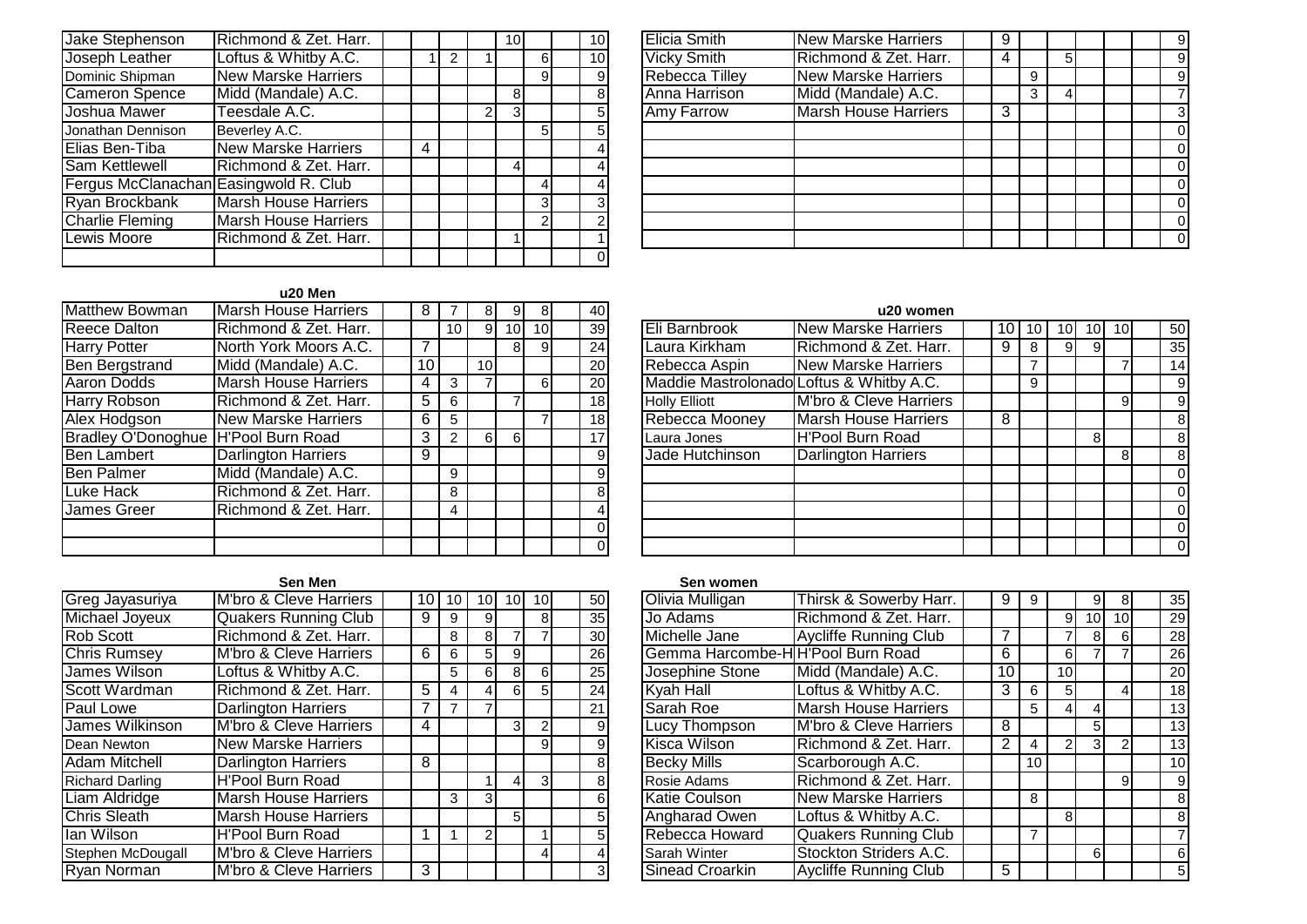| Paul McLean            | North York Moors A.C.             | $\overline{2}$ |                |                           |                |                |                             |
|------------------------|-----------------------------------|----------------|----------------|---------------------------|----------------|----------------|-----------------------------|
| Lloyd Ryan             | Stockton Striders A.C.            |                | $\overline{2}$ |                           |                |                | $\frac{2}{2}$               |
| <b>Josh Abrook</b>     | North York Moors A.C.             |                |                |                           | $\overline{c}$ |                |                             |
| <b>Aaron Keys</b>      | <b>M'bro &amp; Cleve Harriers</b> |                |                |                           | 1              |                |                             |
|                        |                                   |                |                |                           |                |                | $\overline{0}$              |
|                        |                                   |                |                |                           |                |                | $\overline{0}$              |
|                        |                                   |                |                |                           |                |                | $\overline{0}$              |
|                        |                                   |                |                |                           |                |                | $\overline{0}$              |
|                        |                                   |                |                |                           |                |                | $\overline{0}$              |
|                        |                                   |                |                |                           |                |                | $\overline{0}$              |
|                        | Vet 40 Men                        |                |                |                           |                |                |                             |
| Colin Taylor           | <b>Darlington Harriers</b>        | $\overline{7}$ | 10             | 10                        | 10             | 6 <sup>1</sup> | 43                          |
| <b>Paul Wilson</b>     | <b>H'Pool Burn Road</b>           | 10             | 9              | 9                         |                | 9              | $\overline{37}$             |
| <b>Paul Brown</b>      | <b>New Marske Harriers</b>        | 9              |                | 8                         | 8              |                | 25                          |
| Lee Davies             | Richmond & Zet. Harr.             | $\overline{6}$ |                |                           | 9              | 10             | 25                          |
| Carl Jones             | Richmond & Zet. Harr.             | 4              |                | 6                         | $\overline{7}$ |                | $\overline{17}$             |
| <b>Steve Middleton</b> | Richmond & Zet. Harr.             |                | 8              |                           | $\overline{6}$ |                | 14                          |
| <b>Tony Holland</b>    | North York Moors A.C.             | $\overline{2}$ |                | 4                         |                | $\overline{8}$ | 14                          |
| Paul McGough           | North York Moors A.C.             | 3              |                | $\overline{\overline{3}}$ | $\overline{5}$ |                | 11                          |
| Jonathan Skidmore      | North York Moors A.C.             |                |                | $\overline{7}$            |                | $\overline{4}$ | $\overline{11}$             |
| <b>Simon Clements</b>  | <b>New Marske Harriers</b>        | $\overline{5}$ |                | 1                         | 4              |                | 10                          |
| <b>Adam Poole</b>      | <b>M'bro &amp; Cleve Harriers</b> |                | 5              |                           | $\overline{2}$ | $\overline{3}$ | 10                          |
| <b>Brian Casson</b>    | M'bro & Cleve Harriers            |                |                |                           | 3              | 7              | 10                          |
| <b>Julian Simpson</b>  | Richmond & Zet. Harr.             |                | $\overline{7}$ | $\overline{2}$            |                |                | $\overline{9}$              |
| <b>Andrew Minister</b> | <b>H'Pool Burn Road</b>           | 8              |                |                           |                |                |                             |
| <b>Steve Hardy</b>     | Loftus & Whitby A.C.              |                | 6              |                           | $\overline{1}$ |                |                             |
| Lee Kitching           | <b>H'Pool Burn Road</b>           |                |                | 5                         |                |                | $\frac{8}{7}$ $\frac{7}{5}$ |
| Paul Chow              | M'bro & Cleve Harriers            |                |                |                           |                | 5              |                             |
| <b>Chris Williams</b>  | <b>H'Pool Burn Road</b>           |                | 4              |                           |                |                | $\overline{4}$              |
| <b>Paul Garrens</b>    | M'bro & Cleve Harriers            |                | 3              |                           |                |                | $\frac{3}{2}$               |
| <b>Glenn Christie</b>  | Darlington Tri Club               |                | $\overline{2}$ |                           |                |                |                             |
| Andrew Ackerley        | North York Moors A.C.             |                |                |                           |                | $\overline{2}$ | $\overline{2}$              |
| Darren Armstrong       | <b>H'Pool Burn Road</b>           | 1              |                |                           |                |                | $\overline{1}$              |
| <b>Chris Foster</b>    | Loftus & Whitby A.C.              |                | 1              |                           |                |                | $\overline{1}$              |
| <b>Craig Gath</b>      | Easingwold R. Club                |                |                |                           |                | 1              | $\overline{1}$              |
|                        |                                   |                |                |                           |                |                | $\overline{0}$              |
|                        |                                   |                |                |                           |                |                | $\overline{0}$              |
|                        |                                   |                |                |                           |                |                | $\overline{0}$              |

|                |                | $\overline{2}$  | <b>Katie Abel</b>       | Stockton Striders A.C.      |                 |                |                |                | 5              | $\sqrt{5}$      |
|----------------|----------------|-----------------|-------------------------|-----------------------------|-----------------|----------------|----------------|----------------|----------------|-----------------|
|                |                | $\overline{2}$  | Joanne Bamlett          | North York Moors A.C.       | $\overline{4}$  |                |                |                |                | $\vert 4 \vert$ |
| $\overline{2}$ |                | $\overline{2}$  | <b>Louise Danby</b>     | <b>New Marske Harriers</b>  | 1               | 3              |                |                |                | $\overline{4}$  |
|                |                | 1               | Rebbecca Butler         | <b>Darlington Harriers</b>  |                 |                | 3              |                |                | $\overline{3}$  |
|                |                | $\mathbf 0$     | <b>Kirsty Struthers</b> | North York Moors A.C.       |                 |                |                |                | 3              | $\overline{3}$  |
|                |                | $\mathbf 0$     | Sarah Guy               | <b>Darlington Harriers</b>  |                 |                |                | $\overline{2}$ |                | $\overline{3}$  |
|                |                | $\overline{0}$  | <b>Paula Roberts</b>    | <b>Darlington Harriers</b>  |                 |                |                | 1              |                | $\overline{1}$  |
|                |                | $\overline{0}$  | Kimberley Sikbz         | North York Moors A.C.       |                 |                |                |                | 1              | $\overline{1}$  |
|                |                | $\overline{0}$  |                         |                             |                 |                |                |                |                | $\overline{0}$  |
|                |                | $\overline{0}$  |                         |                             |                 |                |                |                |                | $\overline{0}$  |
|                |                |                 |                         | Vet 35 Women                |                 |                |                |                |                |                 |
| 0              | $6 \,$         | 43              | Marie Murtagh           | Easingwold R. Club          | 8               | 9              | 7              | 9              | 10             | 43              |
|                | $\overline{9}$ | $\overline{37}$ | <b>Cheryl Laycock</b>   | <b>H'Pool Burn Road</b>     | $\overline{10}$ | 10             | $\overline{8}$ | $\overline{8}$ |                | 36              |
| 8              |                | 25              | Lucia Minto             | <b>Quakers Running Club</b> | 6               | 6              |                | $\overline{7}$ | $\overline{9}$ | 28              |
| $\frac{1}{9}$  | 10             | $\overline{25}$ | Jo Stewart              | Darlington Tri Club         | $\overline{9}$  | $\overline{8}$ | $\overline{5}$ |                |                | $\overline{22}$ |
|                |                | $\overline{17}$ | <b>Kerry Welch</b>      | <b>New Marske Harriers</b>  | 3               | $\overline{3}$ | $\overline{2}$ | $\overline{5}$ | $\overline{5}$ | $\overline{18}$ |
| 6              |                | 14              | <b>Tara Oxley</b>       | Stockton Striders A.C.      |                 | $\overline{4}$ |                | 6              | $\overline{7}$ | 17              |
|                | $\overline{8}$ | 14              | Liz Simpson             | Stockton Striders A.C.      | 7               |                |                |                | $\overline{8}$ | 15              |
| $\overline{5}$ |                | $\overline{11}$ | <b>Rosie Dawson</b>     | <b>Marsh House Harriers</b> |                 | $\overline{7}$ | 6              |                |                | 13              |
|                | 4              | 11              | Shona Fletcher          | Richmond & Zet. Harr.       |                 |                | 10             |                |                | 10              |
|                |                | 10              | Natalie Curgennen       | <b>Darlington Harriers</b>  |                 |                |                | 10             |                | 10              |
| $\frac{4}{2}$  | $\overline{3}$ | 10              | Zoe Ruston              | Scarborough A.C.            |                 | 5              | 4              |                |                | $\overline{9}$  |
|                | $\overline{7}$ | $\overline{10}$ | Louise Talman           | <b>Darlington Harriers</b>  |                 |                | $\overline{9}$ |                |                | $\overline{9}$  |
|                |                | $\overline{9}$  | Michelle O'Grady        | <b>New Marske Harriers</b>  |                 | $\overline{2}$ |                |                | 6              | $\overline{8}$  |
|                |                | $\overline{8}$  | Julia Coleby            | Stockton Striders A.C.      | $\overline{4}$  | $\mathbf{1}$   | 1              |                |                | $6\overline{6}$ |
| 1              |                | $\overline{7}$  | <b>Christine Bruce</b>  | <b>H'Pool Burn Road</b>     | 5               |                |                |                |                | 5               |
|                |                | 5               | Lisa Reeve              | <b>Quakers Running Club</b> |                 |                |                | $\overline{4}$ |                | $\overline{4}$  |
|                | $\overline{5}$ | $\overline{5}$  | Suzanne Bridie          | Stockton Striders A.C.      |                 |                |                |                | 4              | $\overline{4}$  |
|                |                | $\overline{4}$  | <b>Helen Simmons</b>    | North York Moors A.C.       |                 |                | 3              |                |                | $\overline{3}$  |
|                |                | $\overline{3}$  | <b>Becky Wright</b>     | <b>Marsh House Harriers</b> |                 |                |                | 3              |                | $\frac{3}{3}$   |
|                |                | $\overline{2}$  | caroline Gibson         | <b>Darlington Harriers</b>  |                 |                |                |                | $\overline{3}$ |                 |
|                | $\overline{2}$ | $\overline{2}$  | <b>Kelly Turnbull</b>   | <b>H'Pool Burn Road</b>     | $\overline{2}$  |                |                |                |                | $\frac{2}{2}$   |
|                |                | $\overline{1}$  | Liz Stephenson          | Thirsk & Sowerby Harr.      |                 |                |                | $\overline{2}$ |                |                 |
|                |                | 1               | Emma Watson             | <b>H'Pool Burn Road</b>     | 1               |                |                |                |                | $\overline{1}$  |
|                | $\mathbf{1}$   | 1               |                         |                             |                 |                |                |                |                | $\overline{0}$  |

## **Vet 45 Men**

| <b>Phil Utley</b>      | North York Moors A.C. | 6 |         | 91              |     |     | 34 | Joanna Casson      | M'bro & Cleve Hari  |
|------------------------|-----------------------|---|---------|-----------------|-----|-----|----|--------------------|---------------------|
| <b>Paul Lowe</b>       | North York Moors A.C. |   | $10$ 10 | 10 <sup>1</sup> |     |     | 30 | Bernadette Caygill | Darlington Harriers |
| Ken Harker             | Richmond & Zet. Harr. |   |         |                 |     |     | 28 | Michaela Welham    | Loftus & Whitby A.  |
| Vaughan Godber         | IH'Pool Burn Road     |   | 9       |                 | 10I |     | 27 | Michelle Zamir     | Aycliffe Running Cl |
| <b>Gary Grounds</b>    | H'Pool Burn Road      |   | 8       |                 |     | 10I | 26 | Rebecca Simpson    | Richmond & Zet. H   |
| <b>Chris Jefferies</b> | Marsh House Harriers  |   | 5       | 61              | .5I |     | 23 | <b>Sue Dick</b>    | Loftus & Whitby A.  |
| <b>Marc Ellis</b>      | Quakers Running Club  |   | 6       |                 |     |     | 20 | Anna Hardy         | Quakers Running (   |

|      |                 |                |                 |                 |                           | Vet 40 Women                                    |    |    |                 |                 |                 |    |
|------|-----------------|----------------|-----------------|-----------------|---------------------------|-------------------------------------------------|----|----|-----------------|-----------------|-----------------|----|
|      |                 |                |                 |                 | Sharon Bulman             | <b>New Marske Harriers</b>                      | 10 | 10 | 10 <sub>l</sub> | 10 <sub>1</sub> | 9               | 49 |
|      |                 |                |                 |                 |                           | <b>Charlotte Stonehouse New Marske Harriers</b> | 6  | 8  |                 | 9 <sub>l</sub>  |                 | 30 |
|      |                 |                |                 |                 | Lucy Armstrong            | Darlington Tri Club                             | 4  | 6  |                 |                 | 6               | 19 |
|      | 91              | 81             |                 | 34              | Joanna Casson             | <b>M'bro &amp; Cleve Harriers</b>               |    | 4  |                 |                 |                 | 19 |
| ا ١٥ | 10 <sup>1</sup> |                |                 | 30 <sub>l</sub> | <b>Bernadette Caygill</b> | <b>Darlington Harriers</b>                      |    |    | 9               |                 | 10 <sub>1</sub> | 19 |
|      | 8               | 9              | 6               | 28              | Michaela Welham           | Loftus & Whitby A.C.                            |    | 9  | 5               |                 |                 | 18 |
| 9    |                 | 10             | 8               | 27              | Michelle Zamir            | <b>Aycliffe Running Club</b>                    | 8  |    | າ               |                 | 8               | 18 |
| 8    |                 |                | 10 <sup>1</sup> | <b>26</b>       | Rebecca Simpson           | Richmond & Zet. Harr.                           | 9  |    | 8               |                 |                 | 17 |
| 5    | 61              | 5 <sub>l</sub> | 3               | 23              | <b>Sue Dick</b>           | Loftus & Whitby A.C.                            | 5  | 7  |                 |                 | 5               | 17 |
| 6    |                 |                |                 | <b>20</b>       | Anna Hardy                | <b>Quakers Running Club</b>                     |    | 3  |                 | 8               |                 | 11 |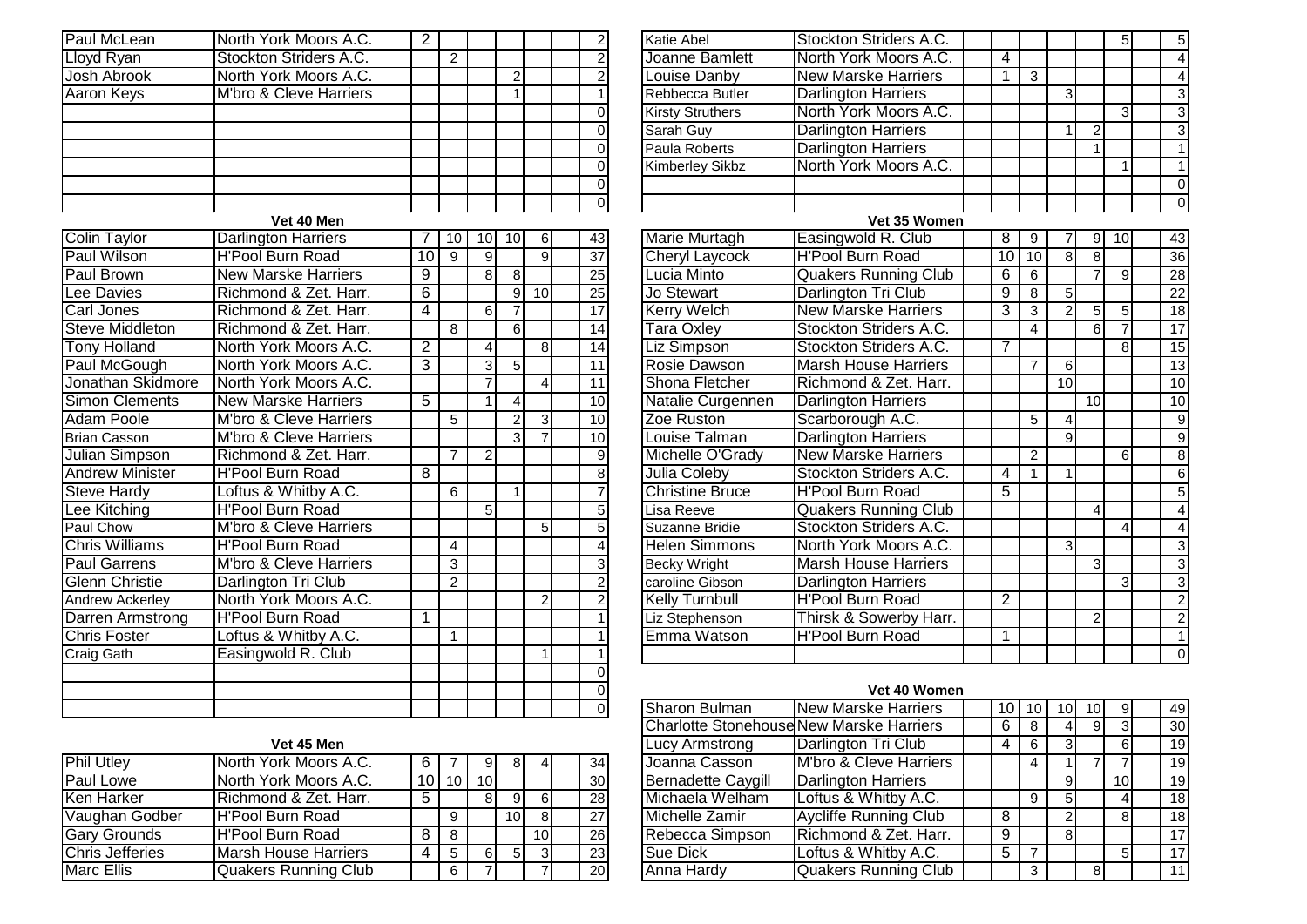| <b>Andrew Pearson</b>   | <b>New Marske Harriers</b>  | 7               |                |                         |                          | $\overline{9}$   | 16               |
|-------------------------|-----------------------------|-----------------|----------------|-------------------------|--------------------------|------------------|------------------|
| <b>Simon Rogers</b>     | <b>Darlington Harriers</b>  | 1               |                | $\overline{2}$          | 6                        | 5                | 14               |
| <b>Paul Helliwell</b>   | Darlington Harriers         |                 | $\overline{4}$ | 1                       | $\overline{7}$           |                  | 12               |
| <b>Tony Lambert</b>     | Richmond & Zet. Harr.       | 9               |                |                         |                          |                  | 9                |
| Neil King               | Easingwold R. Club          |                 |                | 3                       | 4                        | $\boldsymbol{2}$ | $\overline{9}$   |
| <b>Kevin Patterson</b>  | <b>Marsh House Harriers</b> | $\overline{3}$  |                | $\overline{4}$          |                          |                  | $\overline{7}$   |
| <b>Steven Wilkinson</b> | <b>Darlington Harriers</b>  | $\overline{2}$  | $\overline{2}$ |                         | $\overline{2}$           |                  | $\overline{6}$   |
| <b>Darren Bell</b>      | Loftus & Whitby A.C.        |                 |                | 5                       |                          |                  | 5                |
| David McKenna           | <b>Darlington Harriers</b>  |                 |                |                         | 3                        | 1                | $\overline{4}$   |
| David Tomlinson         | <b>Darlington Harriers</b>  |                 | 3              |                         |                          |                  | $\overline{3}$   |
| Leigh Owbridge          | <b>H'Pool Burn Road</b>     |                 | 1              |                         | 1                        |                  | $\overline{2}$   |
|                         |                             |                 |                |                         |                          |                  | $\overline{0}$   |
|                         |                             |                 |                |                         |                          |                  | $\overline{0}$   |
|                         |                             |                 |                |                         |                          |                  | $\overline{0}$   |
|                         |                             |                 |                |                         |                          |                  | $\overline{0}$   |
|                         |                             |                 |                |                         |                          |                  | $\overline{0}$   |
|                         |                             |                 |                |                         |                          |                  | $\overline{0}$   |
|                         |                             |                 |                |                         |                          |                  | $\overline{0}$   |
|                         |                             |                 |                |                         |                          |                  | $\overline{0}$   |
|                         |                             |                 |                |                         |                          |                  | $\overline{0}$   |
|                         |                             |                 |                |                         |                          |                  | $\overline{0}$   |
|                         |                             |                 |                |                         |                          |                  | $\overline{0}$   |
|                         |                             |                 |                |                         |                          |                  | $\overline{0}$   |
|                         |                             |                 |                |                         |                          |                  | $\overline{0}$   |
|                         |                             |                 |                |                         |                          |                  | $\overline{0}$   |
|                         |                             |                 |                |                         |                          |                  | $\boldsymbol{0}$ |
|                         |                             |                 |                |                         |                          |                  | 0                |
|                         |                             |                 |                |                         |                          |                  | 0                |
|                         |                             |                 |                |                         |                          |                  |                  |
|                         |                             |                 |                |                         |                          |                  |                  |
|                         |                             |                 |                |                         |                          |                  |                  |
|                         | Vet 50 Men                  |                 |                |                         |                          |                  |                  |
| <b>Clive Thornton</b>   | <b>New Marske Harriers</b>  | 9               | 9              | 10                      | 10                       | 9                | 47               |
| <b>Victor Brudenell</b> | <b>H'Pool Burn Road</b>     | $\overline{10}$ | 10             | 9                       | $\overline{7}$           | $\overline{8}$   | 44               |
| Dave Watkins            | North York Moors A.C.       | 7               | 8              | 5                       | $\overline{9}$           | 10               | 39               |
| <b>Gary Dack</b>        | <b>Marsh House Harriers</b> | 4               | 6              | 6                       | 4                        | $\overline{7}$   | 27               |
| David Hughes            | North York Moors A.C.       | $\overline{5}$  | $\overline{4}$ | 8                       | $\overline{6}$           | $\overline{2}$   | 25               |
| <b>Paul Thwaites</b>    | North York Moors A.C.       | 8               | $\overline{5}$ | $\overline{7}$          | $\overline{3}$<br>$\sim$ |                  | 23               |
| Jeff Miller             | Darlington Harriers         | $\overline{6}$  | $\overline{7}$ | $\overline{\mathbf{r}}$ | $\mathbf{z}$             |                  | 19               |
| <b>Tony Oliver</b>      | <b>H'Pool Burn Road</b>     |                 |                |                         | $\overline{8}$           | $6 \overline{6}$ | $\overline{14}$  |
| Stephen Loseby          | Easingwold R. Club          | 3               | 3              | 3                       |                          | 3                | 12               |
| Mark Whiteman           | Easingwold R. Club          |                 |                |                         | 5                        | 5                | 10               |
| Rob Williamson          | Loftus & Whitby A.C.        |                 |                |                         |                          | $\overline{4}$   | 4                |
| Peter Riley             | M'bro & Cleve Harriers      | $\overline{2}$  |                |                         |                          |                  | $\overline{2}$   |
| <b>Adrian Colbourne</b> | <b>Quakers Running Club</b> |                 | $\overline{c}$ |                         |                          |                  | $\overline{2}$   |
| Joe Blackett            | North York Moors A.C.       |                 |                | $\overline{c}$          |                          |                  | $\overline{2}$   |
| lan Hague               | <b>New Marske Harriers</b>  | $\overline{1}$  |                |                         |                          |                  | $\overline{1}$   |

|                | 9              | 16                      | Lucy Goundry                            | Richmond & Zet. Harr.                     | 7              |                |                |                 |                 | 7                       |
|----------------|----------------|-------------------------|-----------------------------------------|-------------------------------------------|----------------|----------------|----------------|-----------------|-----------------|-------------------------|
| 6              | $\overline{5}$ | 14                      | <b>Catherine McShane</b>                | North York Moors A.C.                     |                |                | 7              |                 |                 | $\overline{7}$          |
|                |                | 12                      | <b>Charlotte Wilton</b>                 | Thirsk & Sowerby Harr.                    |                |                | $\overline{6}$ |                 |                 | $6 \overline{}$         |
|                |                | $\boldsymbol{9}$        | Catherine Howell-Wal Easingwold R. Club |                                           |                |                |                | 6               |                 | $\overline{6}$          |
| 4              | $\overline{c}$ | $\overline{9}$          | Sarah Gunn                              | <b>New Marske Harriers</b>                |                |                |                | $\overline{5}$  | $\mathbf{1}$    | $\overline{6}$          |
|                |                | $\overline{7}$          | <b>Kelly Grady</b>                      | Darlington Tri Club                       | 3              | $\overline{2}$ |                |                 |                 | $\overline{5}$          |
| $\overline{2}$ |                | $\overline{6}$          | Amanda Waller                           | <b>Darlington Harriers</b>                |                | $\overline{5}$ |                |                 |                 | $\overline{5}$          |
|                |                | $\overline{5}$          | Annemarie Wilson                        | North York Moors A.C.                     |                |                |                | 3               | $\overline{2}$  | $\overline{5}$          |
| 3              | $\mathbf{1}$   | $\overline{4}$          | Angela Lawlor                           | <b>H'Pool Burn Road</b>                   |                |                |                | 4               |                 | $\overline{4}$          |
|                |                | $\overline{3}$          | Petra Eriksson                          | North York Moors A.C.                     | $\overline{2}$ |                |                |                 |                 | $\overline{2}$          |
| 1              |                | $\overline{2}$          | <b>Clair Minton</b>                     | <b>H'Pool Burn Road</b>                   |                |                |                | $\overline{2}$  |                 | $\overline{2}$          |
|                |                | $\overline{0}$          | Helen Clyde                             | Darlington Tri Club                       | 1              | 1              |                |                 |                 | $\overline{2}$          |
|                |                | 0                       |                                         |                                           |                |                |                |                 |                 | $\overline{0}$          |
|                |                | $\mathbf 0$             |                                         | Vet 45 Women                              |                |                |                |                 |                 |                         |
|                |                | $\mathbf 0$             | <b>Hester Butterworth</b>               | Scarborough A.C.                          | 9              | 9              | 9              | 10              | 9               | 46                      |
|                |                | $\mathbf 0$             | Louise Trainor                          | <b>Quakers Running Club</b>               |                | 8              | 7              | $\overline{9}$  | 10              | 34                      |
|                |                | $\overline{0}$          | Patricia Speedie                        | <b>New Marske Harriers</b>                | 7              | $\overline{5}$ | $\overline{6}$ | 7               | $\overline{8}$  | 33                      |
|                |                | $\overline{0}$          | Nicola Kent                             | Loftus & Whitby A.C.                      | 10             | 10             | 10             |                 |                 | 30                      |
|                |                | $\overline{0}$          | <b>Lisa Bennett</b>                     | <b>New Marske Harriers</b>                | 8              | $\overline{7}$ | 8              |                 |                 | 23                      |
|                |                | $\mathbf 0$             | Sharon Stephenson                       | <b>H'Pool Burn Road</b>                   | 6              | $\overline{4}$ | $\overline{5}$ |                 | $\overline{7}$  | $\overline{22}$         |
|                |                | $\overline{0}$          | <b>Diane Jones</b>                      | <b>Darlington Harriers</b>                | $\overline{5}$ | $\overline{2}$ | $\overline{3}$ | 4               | 6               | $\overline{20}$         |
|                |                | $\boldsymbol{0}$        |                                         | Stephanie Stephenso Richmond & Zet. Harr. |                | 6              | 4              | $\infty$        |                 | 18                      |
|                |                | $\mathbf 0$             | <b>Lesley Strikland</b>                 | <b>H'Pool Burn Road</b>                   | 4              | $\mathbf{1}$   |                | $6 \overline{}$ |                 | 11                      |
|                |                | $\overline{0}$          | Janet Stainsby                          | M'bro & Cleve Harriers                    |                |                |                | 5               | $\overline{5}$  | 10                      |
|                |                | $\overline{0}$          | <b>Julie Russell</b>                    | <b>Quakers Running Club</b>               |                | $\mathbf{3}$   |                |                 | $\overline{4}$  | $\overline{7}$          |
|                |                | $\overline{0}$          | <b>Lesley Miller</b>                    | <b>Darlington Harriers</b>                | 3              |                |                | $\overline{c}$  |                 | $\overline{5}$          |
|                |                | $\overline{0}$          | Victoria Fawcett                        | <b>H'Pool Burn Road</b>                   |                |                | 1              | 1               | 3               | $\overline{5}$          |
|                |                | $\Omega$                | <b>Fiona Wilson</b>                     | Richmond & Zet. Harr.                     | $\overline{2}$ |                |                |                 | $\overline{2}$  | $\overline{4}$          |
|                |                |                         | Anne Houchen                            | <b>New Marske Harriers</b>                | $\overline{1}$ |                | $\overline{2}$ |                 |                 | $\overline{3}$          |
|                |                |                         | Nicola Buckett                          | Richmond & Zet. Harr.                     |                |                |                | 3               |                 | $\overline{3}$          |
|                |                |                         | <b>Claire Chapman</b>                   | <b>Quakers Running Club</b>               |                |                |                |                 | $\mathbf{1}$    | $\mathbf{1}$            |
|                |                |                         |                                         |                                           |                |                |                |                 |                 | $\overline{0}$          |
| $\frac{0}{7}$  | 9              | 47                      |                                         | Vet 50 Women                              |                |                |                |                 |                 |                         |
|                | $\overline{8}$ | 44                      | Linda Noble                             | <b>Darlington Harriers</b>                | $\overline{9}$ | 9              | 10             | $\overline{9}$  | $\overline{9}$  | 46                      |
| 9              | 10             | 39                      | Kath Aspin                              | <b>New Marske Harriers</b>                | 10             | 10             |                | 10              | 10              | 40                      |
|                | $\overline{7}$ | 27                      | Jacqueline Keavney                      | Richmond & Zet. Harr.                     | 8              | 8              |                | $\overline{8}$  | $\overline{8}$  | $\overline{32}$         |
| $\frac{4}{2}$  | $\overline{2}$ | 25                      | <b>Pauline Whittaker</b>                | Richmond & Zet. Harr.                     | 6              | $\overline{7}$ | 8              | $6 \overline{}$ | $\overline{3}$  | 30                      |
|                |                | $\overline{23}$         | <b>Pauline Brown</b>                    | <b>Darlington Harriers</b>                | $\overline{7}$ |                | $\overline{9}$ | 7               | $\overline{6}$  | 29                      |
|                |                | 19                      | <b>Cary Surtees</b>                     | <b>H'Pool Burn Road</b>                   | 3              | 5              | 7              | $\overline{5}$  | $\overline{2}$  | 22                      |
| $\overline{8}$ | $6\phantom{.}$ | 14                      | Michelle McTaggert                      | Darlington Tri Club                       | 5              | 6              | 6              |                 |                 | 17                      |
|                | دن             | 12                      | Louise Worsey                           | <b>New Marske Harriers</b>                | 1              | 4              | 5              | 4               |                 | 14                      |
| 5              | $\overline{5}$ | 10                      | Susan McClanachan                       | Easingwold R. Club                        |                | $\mathbf{3}$   | 4              |                 |                 | $\overline{7}$          |
|                | $\overline{4}$ | $\overline{\mathbf{4}}$ | Donna James                             | Thirsk & Sowerby Harr.                    |                |                |                |                 | $\overline{7}$  | $\overline{7}$          |
|                |                | $\overline{2}$          | Sue New                                 | <b>Quakers Running Club</b>               |                | 2              | 3              |                 |                 | $\overline{5}$          |
|                |                | $\overline{2}$          | Sharon Gaytor                           | North York Moors A.C.                     |                |                |                |                 | 5               | $\overline{5}$          |
|                |                | $\overline{2}$          | Sam Dixon                               | <b>H'Pool Burn Road</b>                   | 4              |                |                |                 |                 | $\overline{4}$          |
|                |                | 1                       | <b>Denise Tunstall</b>                  | Teesdale A.C.                             |                |                |                |                 | $\vert 4 \vert$ | $\overline{\mathbf{A}}$ |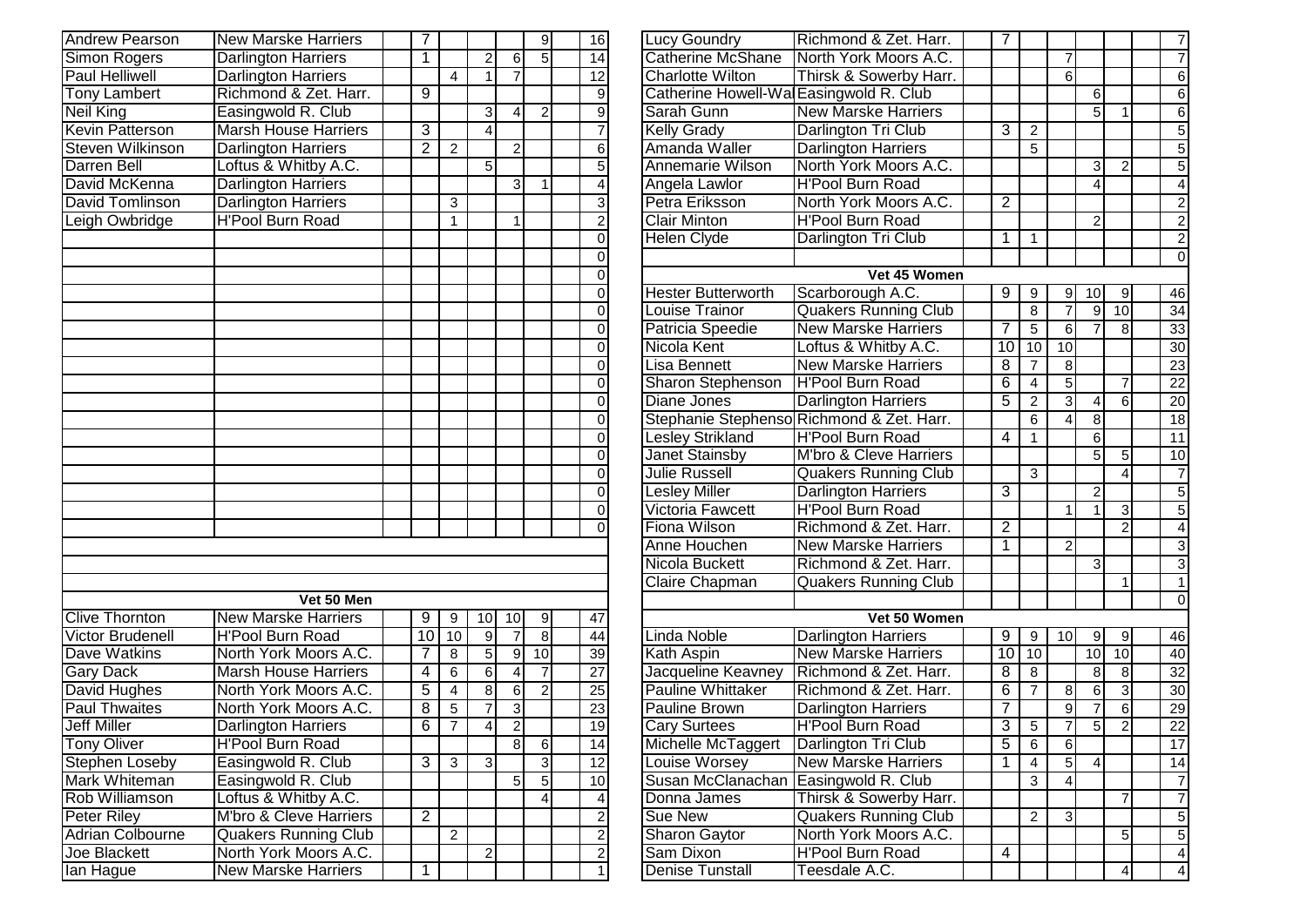| <b>Andrew Marshall</b> | Loftus & Whitby A.C.                      |                 | 1              |                |                 |                | 1                           |
|------------------------|-------------------------------------------|-----------------|----------------|----------------|-----------------|----------------|-----------------------------|
| <b>Richard Hambly</b>  | <b>H'Pool Burn Road</b>                   |                 |                | 1              |                 |                | $\overline{1}$              |
| <b>Mick Stafford</b>   | <b>H'Pool Burn Road</b>                   |                 |                |                | 1               |                | $\overline{1}$              |
| <b>Simon Withers</b>   | Richmond & Zet. Harr.                     |                 |                |                |                 | 1              | $\overline{1}$              |
|                        |                                           |                 |                |                |                 |                | $\overline{0}$              |
|                        |                                           |                 |                |                |                 |                | $\overline{0}$              |
|                        | Vet 55 Men                                |                 |                |                |                 |                |                             |
| John Hunter            | Loftus & Whitby A.C.                      | 10              | 10             | 10             | 10              |                | 40                          |
| <b>Peter Milburn</b>   | <b>Aycliffe Running Club</b>              | $\overline{6}$  | 9              | 8              | 8 <sup>1</sup>  | 8              | 39                          |
| <b>Gordon Baird</b>    | M'bro & Cleve Harriers                    | 8               | 8              | 7              | $\overline{7}$  | 9              | 39                          |
| Phil Teece             | <b>Darlington Harriers</b>                | $\overline{9}$  |                | $\overline{9}$ | $\overline{9}$  | 10             | $\overline{37}$             |
| <b>Brian Laverick</b>  | North York Moors A.C.                     | 7               | 6              | $\overline{6}$ | $6 \overline{}$ | 5              | 30 <sup>°</sup>             |
| <b>Nigel Barnbrook</b> | M'bro & Cleve Harriers                    | 5               | $\overline{7}$ | $\overline{5}$ |                 |                | $\overline{17}$             |
| <b>Colin Fletcher</b>  | Easingwold R. Club                        |                 | 5              | $\overline{3}$ | $\overline{2}$  | 6              | 16                          |
| <b>Gary Beard</b>      | Loftus & Whitby A.C.                      | 3               | 4              |                | $\vert 4 \vert$ | $\overline{3}$ | 14                          |
| <b>Keith Galbraith</b> | <b>H'Pool Burn Road</b>                   | 4               |                |                | $\overline{5}$  | $\overline{4}$ | $\overline{13}$             |
|                        | Stephan Tomaczewsł Thirsk & Sowerby Harr. |                 |                |                |                 | $\overline{7}$ | $\overline{7}$              |
| <b>Mike Clarke</b>     | Loftus & Whitby A.C.                      |                 | $\overline{c}$ |                | 3               |                | $\overline{5}$              |
| <b>Steven Snook</b>    | <b>Quakers Running Club</b>               |                 | 3              | $\mathbf{1}$   |                 |                | $\overline{4}$              |
| Walter Busutti         | Thirsk & Sowerby Harr.                    |                 |                | 4              |                 |                |                             |
| <b>Ronnie Read</b>     | <b>Darlington Harriers</b>                |                 |                | $\overline{2}$ | 1               |                |                             |
| <b>Max Tarrant</b>     | <b>New Marske Harriers</b>                | $\overline{2}$  |                |                |                 |                | $\frac{4}{2}$ $\frac{3}{2}$ |
| Jimmy O'Brien          | Loftus & Whitby A.C.                      | 1               | $\mathbf{1}$   |                |                 |                |                             |
| <b>David Riches</b>    | <b>Darlington Harriers</b>                |                 |                |                |                 | $\overline{2}$ | $\overline{2}$              |
| <b>Alex Bos</b>        | <b>Darlington Harriers</b>                |                 |                |                |                 | 1              | $\overline{1}$              |
|                        |                                           |                 |                |                |                 |                | $\overline{0}$              |
|                        |                                           |                 |                |                |                 |                | $\overline{0}$              |
|                        |                                           |                 |                |                |                 |                | $\overline{0}$              |
|                        | Vet 60 Men                                |                 |                |                |                 |                |                             |
| <b>Graham Bell</b>     | <b>Darlington Harriers</b>                | 9               |                | 10             | 10              |                | 29                          |
| Peter Johnson          | <b>H'Pool Burn Road</b>                   | 5               | $\overline{7}$ | 5              | $\vert 4 \vert$ | $\overline{7}$ | 28                          |
| Rob Nicholson          | <b>Aycliffe Running Club</b>              | 7               |                | $\overline{7}$ | $6\overline{6}$ | $\overline{6}$ | 26                          |
| David Horton           | Stockton Striders A.C.                    |                 | 8              | 8              | $\overline{5}$  |                | $\overline{21}$             |
| Robert Burn            | Thirsk & Sowerby Harr.                    |                 | 9              |                |                 | 10             | 19                          |
| Laurence Taylor        | North York Moors A.C.                     |                 |                | 9              | 9               |                | 18                          |
| Dave Wallace           | <b>H'Pool Burn Road</b>                   | 8               |                |                | 8               |                | 16                          |
| Malcolm Peggs          | Loftus & Whitby A.C.                      |                 |                |                | $\overline{7}$  | 8              | 15                          |
| <b>Trevor Needham</b>  | <b>Aycliffe Running Club</b>              | $\overline{4}$  |                |                |                 | $\overline{9}$ | $\overline{13}$             |
| <b>Karl Edwards</b>    | <b>H'Pool Burn Road</b>                   | $\overline{10}$ |                |                |                 |                | 10                          |
| <b>Brian Martin</b>    | <b>Quakers Running Club</b>               |                 | 10             |                |                 |                | 10                          |
| Jim Robson             | North York Moors A.C.                     | 6               |                |                |                 |                | 6                           |
| Mark Edwards           | North York Moors A.C.                     |                 |                | 6              |                 |                | 6                           |
| Mick McGurk            | <b>New Marske Harriers</b>                |                 |                | 4              |                 |                | $\overline{4}$              |
| Dave Paver             | City of York A.C.                         |                 |                | 3              |                 |                | $\overline{3}$              |
|                        |                                           |                 |                |                |                 |                | $\overline{0}$              |
|                        | Vet 65 Men                                |                 |                |                |                 |                |                             |
| <b>Tony Slater</b>     | <b>New Marske Harriers</b>                | 10              |                | 10             |                 | 9              | 29                          |

| <b>Andrew Marshall</b> | Loftus & Whitby A.C.                      |                |    |                |                |                 |                 | Linda McNamee          | <b>Aycliffe Running Club</b> |                |    |                 | 31              |                | $\mathbf{3}$    |
|------------------------|-------------------------------------------|----------------|----|----------------|----------------|-----------------|-----------------|------------------------|------------------------------|----------------|----|-----------------|-----------------|----------------|-----------------|
| <b>Richard Hambly</b>  | <b>H'Pool Burn Road</b>                   |                |    |                |                |                 |                 | <b>Diane Adkins</b>    | Richmond & Zet. Harr.        |                |    | $\overline{c}$  |                 |                | $\overline{3}$  |
| <b>Mick Stafford</b>   | <b>H'Pool Burn Road</b>                   |                |    |                |                |                 |                 | Jan Naisbitt           | <b>H'Pool Burn Road</b>      | 2              |    |                 |                 |                | $\overline{c}$  |
| <b>Simon Withers</b>   | Richmond & Zet. Harr.                     |                |    |                |                |                 |                 | <b>Alison Butcher</b>  | Thirsk & Sowerby Harr.       |                |    |                 |                 |                |                 |
|                        |                                           |                |    |                |                |                 |                 |                        |                              |                |    |                 |                 |                | 0               |
|                        |                                           |                |    |                |                |                 |                 |                        |                              |                |    |                 |                 |                | $\Omega$        |
|                        | Vet 55 Men                                |                |    |                |                |                 |                 | Vet 55 Women           |                              |                |    |                 |                 |                |                 |
| John Hunter            | Loftus & Whitby A.C.                      | 10 I           | 10 | 10I            | 10I            |                 | 40              | <b>Sue Phillips</b>    | <b>Darlington Harriers</b>   | 10             | 10 |                 | 10 <sup>1</sup> | 10             | 40              |
| <b>Peter Milburn</b>   | <b>Aycliffe Running Club</b>              | 6              | 9  |                |                |                 | 39              | <b>Kay Stokes</b>      | Stockton Striders A.C.       |                | 8  | $\overline{10}$ | 8               | $\overline{9}$ | 35              |
| Gordon Baird           | M'bro & Cleve Harriers                    | 8              | 8  |                |                | 9               | 39              | Elizabeth Jordan       | Stockton Striders A.C.       | 8              | 6  | 8               | 6               | 6 <sup>1</sup> | $\overline{34}$ |
| <b>Phil Teece</b>      | Darlington Harriers                       | 9              |    | 9              | $\mathfrak{g}$ | 10 <sup>1</sup> | 37              | <b>Jill Abel</b>       | Stockton Striders A.C.       | 7              | 4  |                 |                 |                | 27              |
| <b>Brian Laverick</b>  | North York Moors A.C.                     |                | 6  | 61             |                |                 | 30 <sup>°</sup> | <b>Caroline Horton</b> | Stockton Striders A.C.       |                |    | $\mathbf{Q}$    |                 |                | $\overline{23}$ |
| Nigel Barnbrook        | M'bro & Cleve Harriers                    | $\overline{5}$ |    | 51             |                |                 | 17              | Val Clarke             | <b>Darlington Harriers</b>   |                | 9  |                 | 9               |                | 18              |
| Colin Fletcher         | Easingwold R. Club                        |                | 5  | 3              |                | $6 \mid$        | 16              | <b>Bev Snook</b>       | <b>Quakers Running Club</b>  |                | 3  | 6               |                 | 5 <sub>l</sub> | $\overline{18}$ |
| <b>Gary Beard</b>      | Loftus & Whitby A.C.                      | 3              | 4  |                |                |                 |                 | Susan Milburn          | <b>Aycliffe Running Club</b> | 9              |    |                 |                 |                | $\overline{17}$ |
| Keith Galbraith        | <b>H'Pool Burn Road</b>                   | 4              |    |                |                |                 | 13              | Amanda Waller          | <b>New Marske Harriers</b>   | $\overline{6}$ |    |                 |                 |                | 11              |
|                        | Stephan Tomaczewsł Thirsk & Sowerby Harr. |                |    |                |                |                 |                 | <b>Diane Hall</b>      | <b>New Marske Harriers</b>   | 5              |    | 3               | $\mathcal{P}$   |                | 10              |
| Mike Clarke            | Loftus & Whitby A.C.                      |                | 2  |                | 31             |                 |                 | Julie McGrath          | H'Pool Burn Road             |                | 2  |                 |                 | $\overline{2}$ | 9               |
| <b>Steven Snook</b>    | <b>Quakers Running Club</b>               |                | 3  |                |                |                 |                 | Pauline Gorman         | <b>Darlington Harriers</b>   |                |    |                 |                 |                |                 |
| <b>Walter Busutti</b>  | Thirsk & Sowerby Harr.                    |                |    |                |                |                 |                 | Nicola Booth           | Thirsk & Sowerby Harr.       |                | 5  |                 |                 |                | 5               |
| Ronnie Read            | <b>Darlington Harriers</b>                |                |    | $\overline{2}$ |                |                 |                 | Penny Ivison           | Darlington Harriers          |                |    |                 | 3               |                | 3               |
| Max Tarrant            | <b>New Marske Harriers</b>                | $\overline{2}$ |    |                |                |                 |                 | <b>Heather Bell</b>    | Thirsk & Sowerby Harr.       |                |    |                 |                 | $\mathcal{E}$  | 3               |
| Jimmy O'Brien          | -oftus & Whitby A.C.                      |                |    |                |                |                 |                 | Helen Tyreman          | <b>New Marske Harriers</b>   |                |    | $\overline{2}$  |                 |                | $\overline{2}$  |
| David Riches           | <b>Darlington Harriers</b>                |                |    |                |                |                 |                 | Eve Doe                | <b>Aycliffe Running Club</b> |                |    | 1               |                 |                |                 |
| Alex Bos               | Darlington Harriers                       |                |    |                |                |                 |                 | Sara Langstaff         | Thirsk & Sowerby Harr.       |                |    |                 |                 |                |                 |
|                        |                                           |                |    |                |                |                 |                 |                        |                              |                |    |                 |                 |                | $\overline{0}$  |
|                        |                                           |                |    |                |                |                 |                 |                        |                              |                |    |                 |                 |                | $\overline{0}$  |
|                        |                                           |                |    |                |                |                 |                 |                        |                              |                |    |                 |                 |                |                 |

|    |   |     |     |     |                 |                       | Vet 60 Women                                |     |    |     |    |             |
|----|---|-----|-----|-----|-----------------|-----------------------|---------------------------------------------|-----|----|-----|----|-------------|
| 9. |   | 10I | 10I |     | 29              |                       | Christine Richardson M'bro & Cleve Harriers |     | 10 | 81  |    | 43          |
| 5  |   |     | 41  |     | 28 <sup>1</sup> | Anne Robson           | North York Moors A.C.                       | .10 |    | 10l | 10 | 40          |
|    |   |     | ନା  | 61  | 26 <sup>1</sup> | Jane Burnside         | <b>Aycliffe Running Club</b>                |     |    | 91  |    | 27          |
|    |   | 81  | 51  |     | 211             | <b>Susan Clark</b>    | <b>Aycliffe Running Club</b>                |     |    |     |    | 22          |
|    | 9 |     |     | 10) | 19 <sup>1</sup> | <b>Christine Burn</b> | Thirsk & Sowerby Harr.                      |     | 9  |     |    | 9           |
|    |   | 91  | 91  |     | 18              |                       |                                             |     |    |     |    | $\mathbf 0$ |

|    |     |                          | Vet 65 Women                              |     |    |  |  |     |
|----|-----|--------------------------|-------------------------------------------|-----|----|--|--|-----|
| 91 | 291 | $\cdots$<br>Par<br>Kirbv | Harr.<br>$\cdot$<br>hirsk<br>Sowerby<br>α | ١Ο. | 10 |  |  | 20l |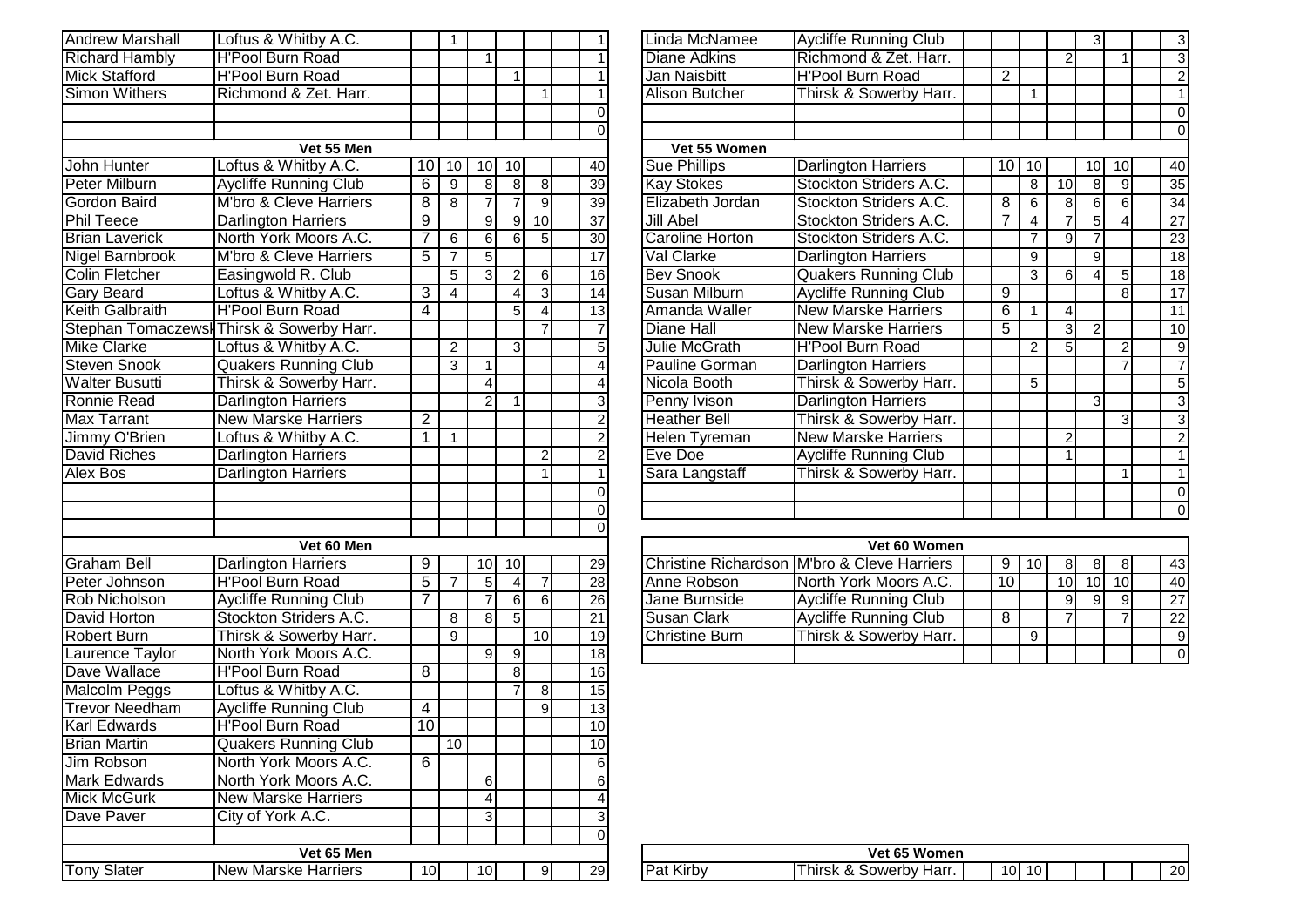| Julian Wilkinson      | <b>New Marske Harriers</b>   |    | 10 | 9  | 9               |                 | 28              |
|-----------------------|------------------------------|----|----|----|-----------------|-----------------|-----------------|
| Dave Coulston         | <b>H'Pool Burn Road</b>      |    |    |    | 10 <sup>1</sup> |                 | 10 <sup>1</sup> |
| Neil Sergeant         | Beverley A.C.                |    |    |    |                 | 10 <sup>1</sup> | 10 <sup>1</sup> |
|                       |                              |    |    |    |                 |                 | 0               |
|                       |                              |    |    |    |                 |                 | $\mathbf 0$     |
|                       | Vet 70 Men                   |    |    |    |                 |                 |                 |
| Derek Casson          | M'bro & Cleve Harriers       | 10 | 10 | 10 | 10 <sup>1</sup> |                 | 40              |
| <b>Geoff Bullock</b>  | Thirsk & Sowerby Harr.       |    | 9  |    |                 | 10 <sup>1</sup> | 19              |
| Danny Gordon          | <b>Quakers Running Club</b>  |    | 8  |    |                 |                 | 8               |
|                       |                              |    |    |    |                 |                 | 0               |
|                       |                              |    |    |    |                 |                 | 0               |
|                       |                              |    |    |    |                 |                 | $\mathbf 0$     |
|                       | Vet 75 Men                   |    |    |    |                 |                 |                 |
| lan Codling           | Thirsk & Sowerby Harr.       |    |    | 9  |                 | 10 <sup>1</sup> | 19              |
| <b>Richard Harvey</b> | <b>Aycliffe Running Club</b> |    |    | 10 |                 |                 | 10 <sup>1</sup> |
|                       |                              |    |    |    |                 |                 | 0               |
|                       |                              |    |    |    |                 |                 | $\mathbf 0$     |
|                       | Vet 80 Men                   |    |    |    |                 |                 |                 |
| lan Barnes            | <b>Darlington Harriers</b>   |    |    | 10 |                 |                 | 10 <sup>1</sup> |
|                       |                              |    |    |    |                 |                 | 0               |
|                       |                              |    |    |    |                 |                 | $\pmb{0}$       |
|                       |                              |    |    |    |                 |                 | $\mathbf 0$     |

| 8               |                       |                        |  |  |    |  |  |  |                 |  |  |  |  |  |  |  |
|-----------------|-----------------------|------------------------|--|--|----|--|--|--|-----------------|--|--|--|--|--|--|--|
| $\overline{0}$  |                       |                        |  |  |    |  |  |  |                 |  |  |  |  |  |  |  |
| $\vert 0 \vert$ |                       | Vet 75 Women           |  |  |    |  |  |  |                 |  |  |  |  |  |  |  |
| $\overline{0}$  | <b>Marian Codling</b> | Thirsk & Sowerby Harr. |  |  | 10 |  |  |  | 20 <sub>l</sub> |  |  |  |  |  |  |  |
|                 |                       |                        |  |  |    |  |  |  | $\Omega$        |  |  |  |  |  |  |  |
| 9               |                       |                        |  |  |    |  |  |  | $\Omega$        |  |  |  |  |  |  |  |
| $\overline{0}$  |                       |                        |  |  |    |  |  |  | $\Omega$        |  |  |  |  |  |  |  |
| $\overline{0}$  |                       |                        |  |  |    |  |  |  | 0               |  |  |  |  |  |  |  |
| 0               |                       |                        |  |  |    |  |  |  | $\Omega$        |  |  |  |  |  |  |  |